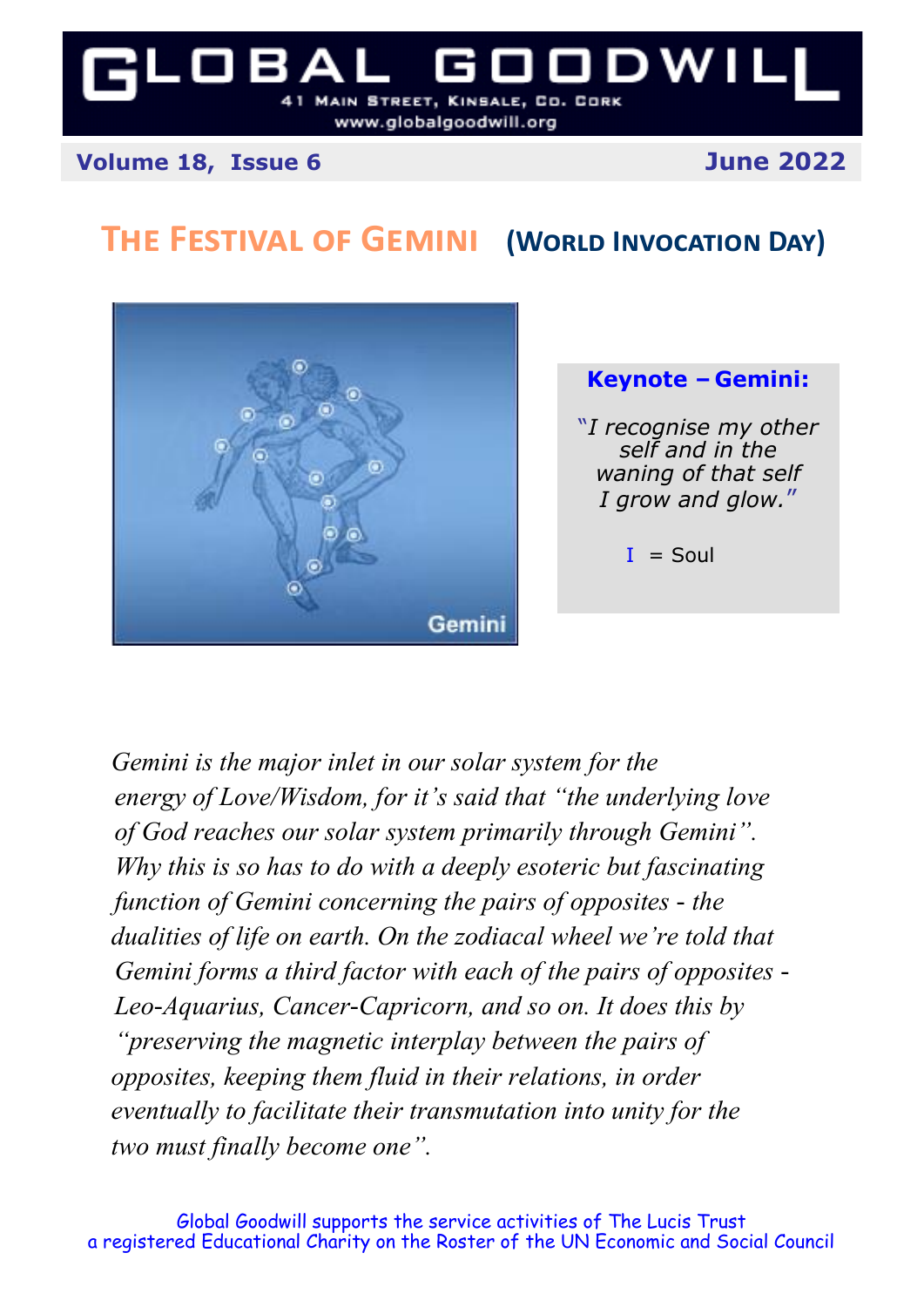## *Gemini Full Moon Festival*

When the Great Invocation was given out in 1945, it marked a tremendous step forward in humanity's spiritual responsibilities, for the Invocation distils and summarises the deepest spiritual appeal of humanity: for Light and Love and Power – and clarifies the role that humanity is destined to play in the Plan for the manifestation of these divine energies on earth. This is the essential purpose of the Great Invocation. At this festival the Christ seeks to awaken the spirit of invocation in humanity. By stimulating the spiritual will to cooperate with Deity, to invoke union with ―that which lies above, the Christ seeks to mobilise humanity's cooperation in the redemption of the world. The Great Invocation must be sounded not only by aspirants and disciples with conscious acceptance of responsibility for the Plan, but also by people of goodwill everywhere, and this is the significance of World Invocation Day. When humanity's heartfelt and clear-headed aspiration truly synchronises with the energies invoked in the Great Invocation, then Christ can again return to Earth to anchor the new spiritual Teaching for the coming cycle.

Year after year, the collaboration of the Buddha and the Christ, the ― two brothers as Alice Bailey calls them, has worked to generate sufficient radiant stimulation at this period in the annual cycle, so that humanity might awaken to the larger realm in which it lives, merge with that realm in consciousness, & take its place more consciously within the divine Plan. This expanding inclusiveness is progressive and sequential along the bridge, from the men & women of goodwill to the new group of world servers, to the Hierarchy

of initiates, Adepts and Masters. At every stage, those of more powerful radiation exert an evocative effect on those of lesser, but responsive, vibration. From centre to centre, a charge of energy flows that emits radiance into the world. This is the spiritual significance of World Invocation Day. By the worldwide sounding of the Great Invocation in many languages and throughout the world, great concentric rings of identification with its message radiate the Light, Love and Power of God throughout the manifested worlds. This process of invocation and evocation is possible because each human being is related to Deity through ―essential similarity‖. We have the means within ourselves to work out our own salvation because of humanity's essential similarity to the Creator. This helps to explain why the Christ repeats the Buddha's last sermon each year at this festival, the sermon in which the Buddha commanded ― Be a lamp unto your own feet. Work out your salvation with diligence.‖

The Tibetan writes of the present period in human evolution as one of decision. ―Great decisions have to made all over the world, he says, ―as to whether humanity moves forward into a New Age of co-operation and right human relations or whether the materialistic groups will reassert their control and succeed in winning this day. This great cleavage is now in process of settlement, he said. He wrote those words in 1946 but here we are in 2016, some two generations later, and the battle is still being waged; the decision still has to be made and it's not at all clear who is winning. Then again, maybe it is, subjectively, but that the timing is a bit slower than we might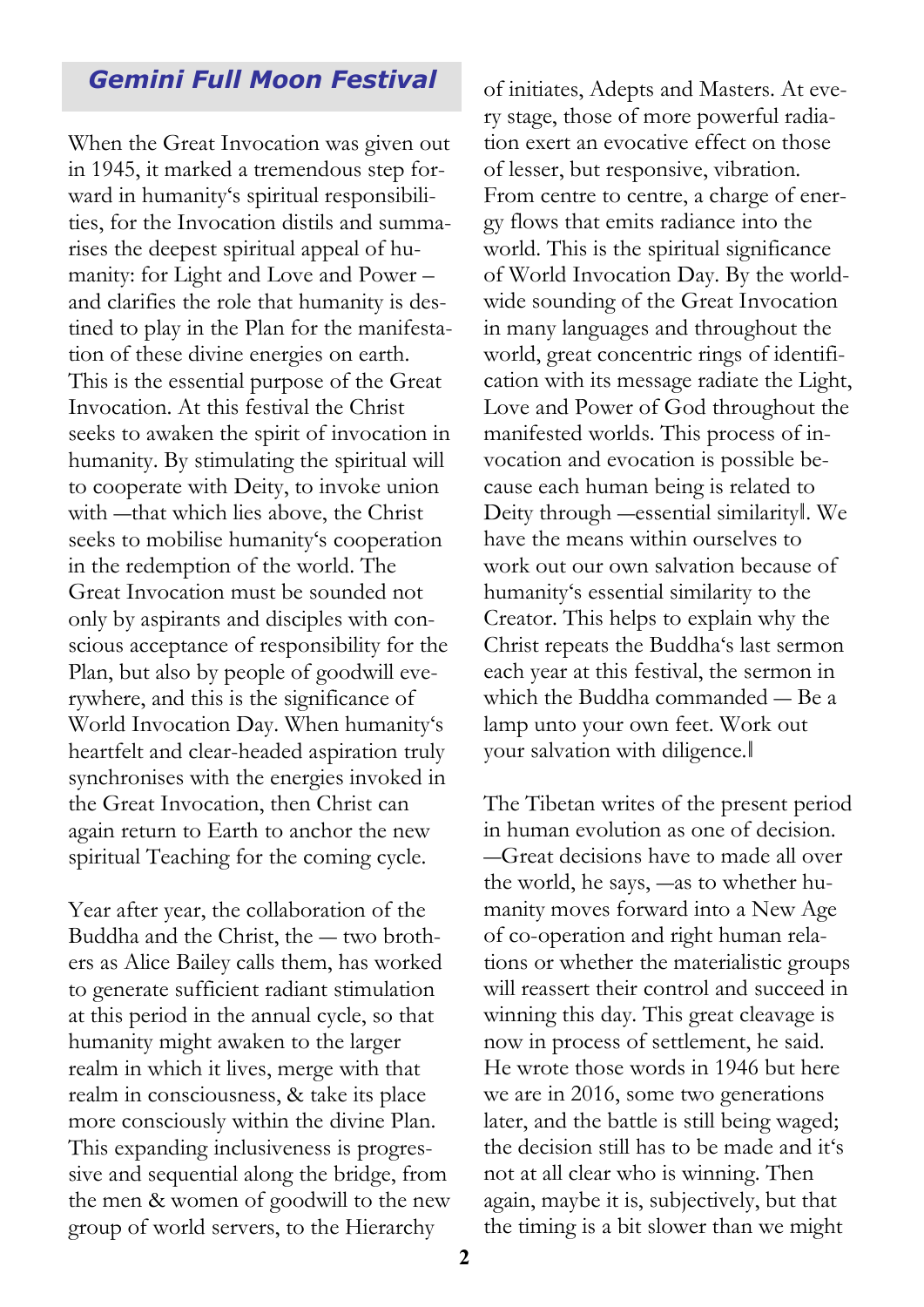have hoped. For he reminds us of the need for ―a vital and sure belief in humanity as a whole. There must be no pessimism as to the future of mankind‖, he warns. "The good, the true & the beautiful is on its way, and for it mankind is responsible, and not some outer divine intervention. Humanity is sound & rapidly awakening. The Forces of Reconstruction which are uniquely available at the Gemini festival are said to be mainly effective in relation to nations. They carry the power of the spiritual will and, as their name implies, are reconstructive in effect. The writings of Alice Bailey say that ―Nations are the expression today of the massed selfcentredness of a people and of their instinct to self-preservation. These energies can, therefore, increase this aspect of the national life or they can increase the potency of the objectives of world unity, peace and progress. This means that the response of a nation to the inpouring Forces of Reconstruction will depend on the quality and level of maturity of that nation. A nation is essentially the expression of the soul of a people, and the task of the new group of world servers is to sense and evoke the soul ray of the nation into greater expression. The effort to do this is being augmented by the inpouring energy of Aquarius, which will qualify the new age. It's stimulating the sense of the brotherhood of humanity which will rise above all racial and national differences and will eventually express a synthesis that is difficult to visualise at this time, but which will be a reality in a thousand years. This doesn't mean there will be a world government, for different systems are right for different peoples, based on their histories and evolutionary achieve-

ments. But it does mean that the underlying unity of the one humanity will be recognised, based on the subjective unity of the whole. This is truly a pivotal point in world evolution, for the choices being made by peoples in many parts of the world will have lasting consequences, not just for themselves but for the whole world, so interlinked are nations now. There is still a lot of wishful thinking among people who wish that God would simply intervene and straighten out the wrongs and evils of the world; send His emissaries, the disciples and initiates and Masters, to take control of things and govern life on earth for us all. But this isn't a part of the divine Plan. The Plan, we're told, involves those arrangements and circumstances which will raise and expand human consciousness and enable human beings to discover the spiritual values for themselves and to make the needed changes of their own free will. The guarantee that this will meet with eventual success lies in the fact that divinity is imminent in all forms, and in all human beings.

Year after year, century after century, the ―two brothers, the Christ and the Buddha, have enacted for humanity a transfer of spiritual energy which is slowly growing in power within the centre humanity. In our group meditation we can aid this process. The three great planetary centres - Shamballa, Hierarchy and Humanity - are already in close relation. Through our group meditation, joining with the countless individuals and groups meditating as we are throughout the world, we can help to create the channel in consciousness through which this relationship of the three planetary centres can become a more conscious cooperation.